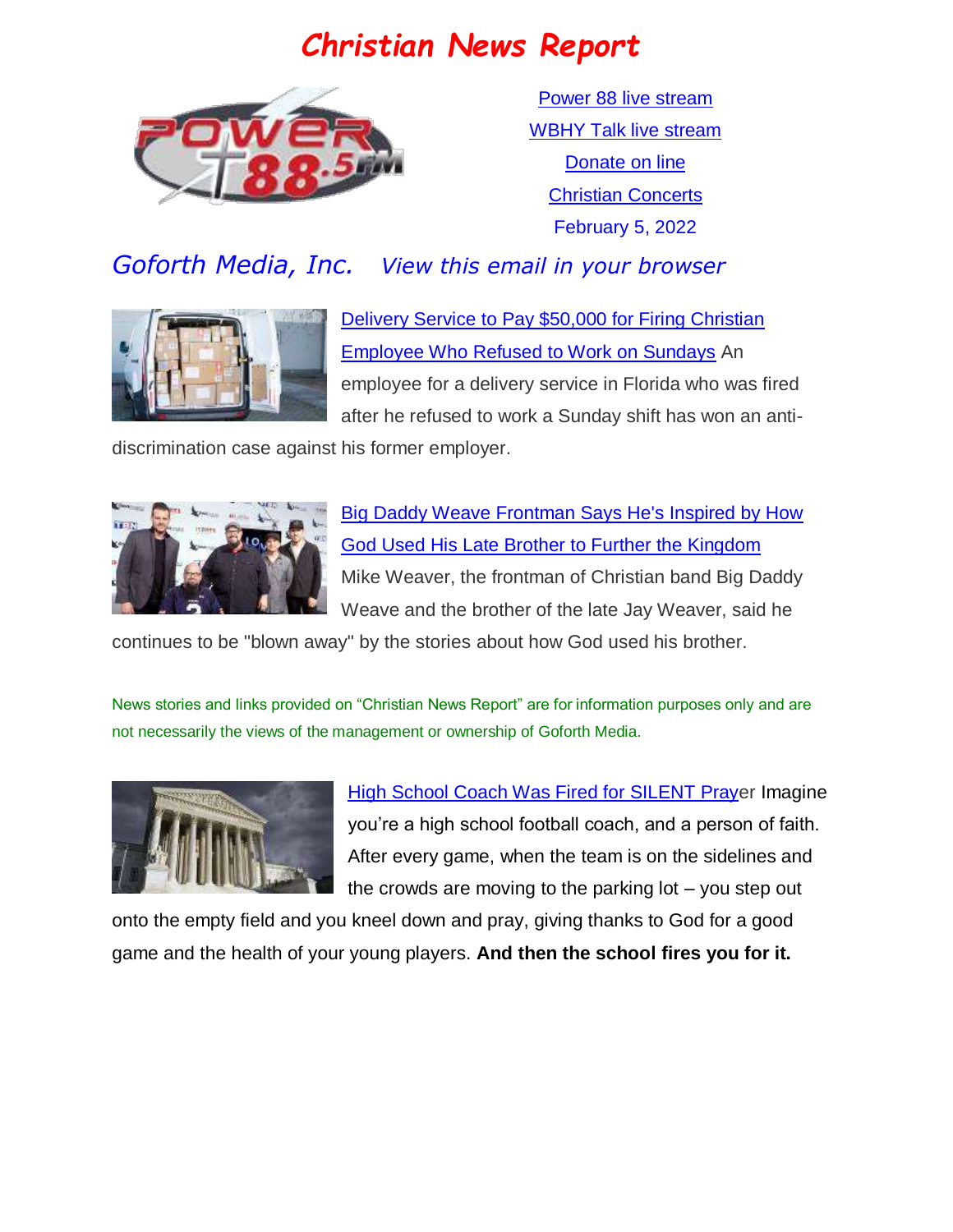

### [Punished for Praying: Police Officer Vindicated After Bowing His](https://www1.cbn.com/cbnnews/us/2022/february/punished-for-praying-police-officer-vindicated-after-bowing-his-head-in-front-of-abortion-clinic)  [Head in Front of Abortion Clinic](https://www1.cbn.com/cbnnews/us/2022/february/punished-for-praying-police-officer-vindicated-after-bowing-his-head-in-front-of-abortion-clinic)

The City of Louisville has paid a Louisville Metropolitan Police Department (LMPD) officer \$75,000 to settle his federal lawsuit after he was placed on administrative leave for praying in front of an abortion clinic while he was off-duty.

## **Lower stress** set push button one to 88.5 FM on your car radio for the Good News or [click here](https://us7.maindigitalstream.com/2920/)



# *A Power 88 listener writes…*

Thank you for your part on all of our lives. You guys on radio are a light that never goes out!!



[Ministry to Distribute Hundreds of Bibles to Immigrants in](https://www.christianpost.com/news/christian-ministry-to-give-bibles-to-immigrants-in-texas.html)  [Dallas-Fort Worth, Texas](https://www.christianpost.com/news/christian-ministry-to-give-bibles-to-immigrants-in-texas.html)

An evangelical Christian ministry centered on training church leaders and witnessing to communities worldwide will be

helping to distribute thousands of Bibles and discipleship literature to immigrants in the Dallas-Fort Worth, Texas, area.

# *Goforth Media Stations*

Goforth Media is non-profit 501c3 [Donations are tax exempt](https://forms.ministryforms.net/viewForm.aspx?formId=018b4ff7-2c2f-4f0e-8ef2-689f9601b826) Power 88 Mobile [88.5 FM](https://radio-locator.com/cgi-bin/pat?call=WBHY&service=FM) Contemporary Music WBHY [840 AM](https://radio-locator.com/cgi-bin/pat?call=WBHY&service=AM&h=D) [103.3](https://radio-locator.com/cgi-bin/pat?call=W277CS&service=FX) & [103.5 FM](https://radio-locator.com/cgi-bin/pat?call=W278AP&service=FX) Christian Talk WLPR Mobile [960 AM](https://radio-locator.com/cgi-bin/pat?call=WLPR&service=AM&h=D) [93.3 FM](https://radio-locator.com/cgi-bin/pat?call=W227DA&service=FX) & 106.9 Southern Gospel [Studios and offices 6530 Spanish Fort Blvd suite B](https://www.google.com/maps/place/Power+88+Radio/@30.667541,-87.9124627,17z/data=!3m1!4b1!4m5!3m4!1s0x889a43144093f9bd:0x8d064181e7261e9!8m2!3d30.667541!4d-87.910274) [Spanish Fort Alabama 36527](https://www.google.com/maps/place/Power+88+Radio/@30.667541,-87.9124627,17z/data=!3m1!4b1!4m5!3m4!1s0x889a43144093f9bd:0x8d064181e7261e9!8m2!3d30.667541!4d-87.910274)



**If Christian radio has made a difference in your life** and you don't have a means of helping support the station financially, there are 2 other important things you can do: 1) Keep us in your prayers that God may use this radio ministry for His glory and 2) Support

business underwriters. **Thank them for supporting Christian radio and use their services when possible.**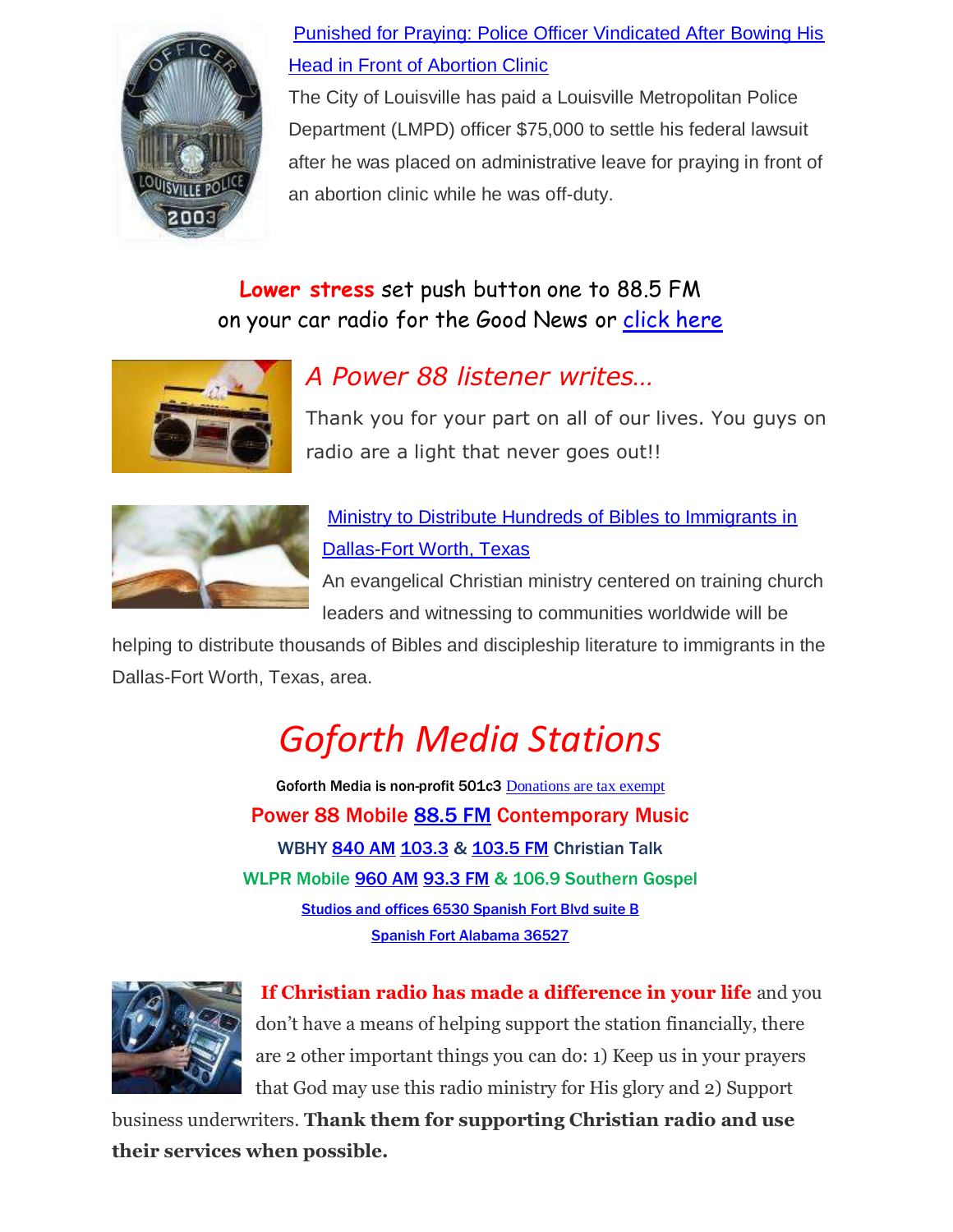# Kenny's Weekend SpinDown February 4 th



- 1. Promised Land tobyMac
- 2. House of the Lord Phil Wickham
- 3. Stand in Faith Danny Gokey

FUTURE TRACK - Brighter Days - Blessing Offor

4. Can't Quit You - Colton Dixon

- 5. In The House Crowder
- 6. Relate for King & Country
- 7. Life is Good Courtnie Ramirez feat Apollo LTD
- 8. God of my Story Honor and Glory
- 9. Joy Comes in the Morning Baylor Wilson

10. Jesus is Coming Back - Jordan Feliz

#### Underwriters this week include:

[Bay Periodontics](http://www.bayperiodontics.com/) & Implant Dentistry, Dr. Marc Miller 251-626-2728 28119 North Main Street, Suite A, Daphne, AL

[Car Co Cars Richard Prestwood](https://www.carcocars.com/) 1901 South McKenzie St. Foley, AL 36535 251-952-0011

[The Coxwell Agency](https://agents.allstate.com/the-coxwell-agency-daphne-al.html) Sarah Coxwell Allstate Insurance Daphne AL 36526 (251) 626-2500



It is easy to be an Underwriter on Power 88 contact Charlotte Bouzigard for information.

[charlotte@goforth.org](mailto:charlotte@goforth.org)

or call 251-300-3141

## **Attention Amazon Customers**

#### **How Amazonsmile supports Power 88**

Goforth Media Power 88 will receive 0.5% of the price of all their eligible [smile.amazon.com/ch/63-0927122](https://www.amazon.com/gp/r.html?C=2AU9G2CMQ9IQM&R=1QK2JMJNP3GH7&T=C&U=http%3A%2F%2Fsmile.amazon.com%2Fch%2F63-0927122&A=BCZPEIHVLV99IVSUOLG1YPFXTGWA&H=XVLELAMUAST3PRIK4CW2E8JRKTCA) purchases. You should bookmark the link so you don't accidentally shop at www.amazon.com instead of smile.amazon.com. Only purchases made at: [smile.amazon.com/ch/63-0927122](https://www.amazon.com/gp/r.html?C=2AU9G2CMQ9IQM&R=1QK2JMJNP3GH7&T=C&U=http%3A%2F%2Fsmile.amazon.com%2Fch%2F63-0927122&A=BCZPEIHVLV99IVSUOLG1YPFXTGWA&H=XVLELAMUAST3PRIK4CW2E8JRKTCA) are eligible for donations.

## *WBHY Christian Talk on line*

You can now receive WBHY Christian Talk online. Go to [www.goforth.org](http://www.goforth.org/) and click on WBHY Christian Talk Live. You will be able to hear your favorite Christian programs or Christian call in talk shows on your computer or cell phone anywhere in the world. You can also get it [by clicking here](http://148.72.155.47:8573/Ahxed5k)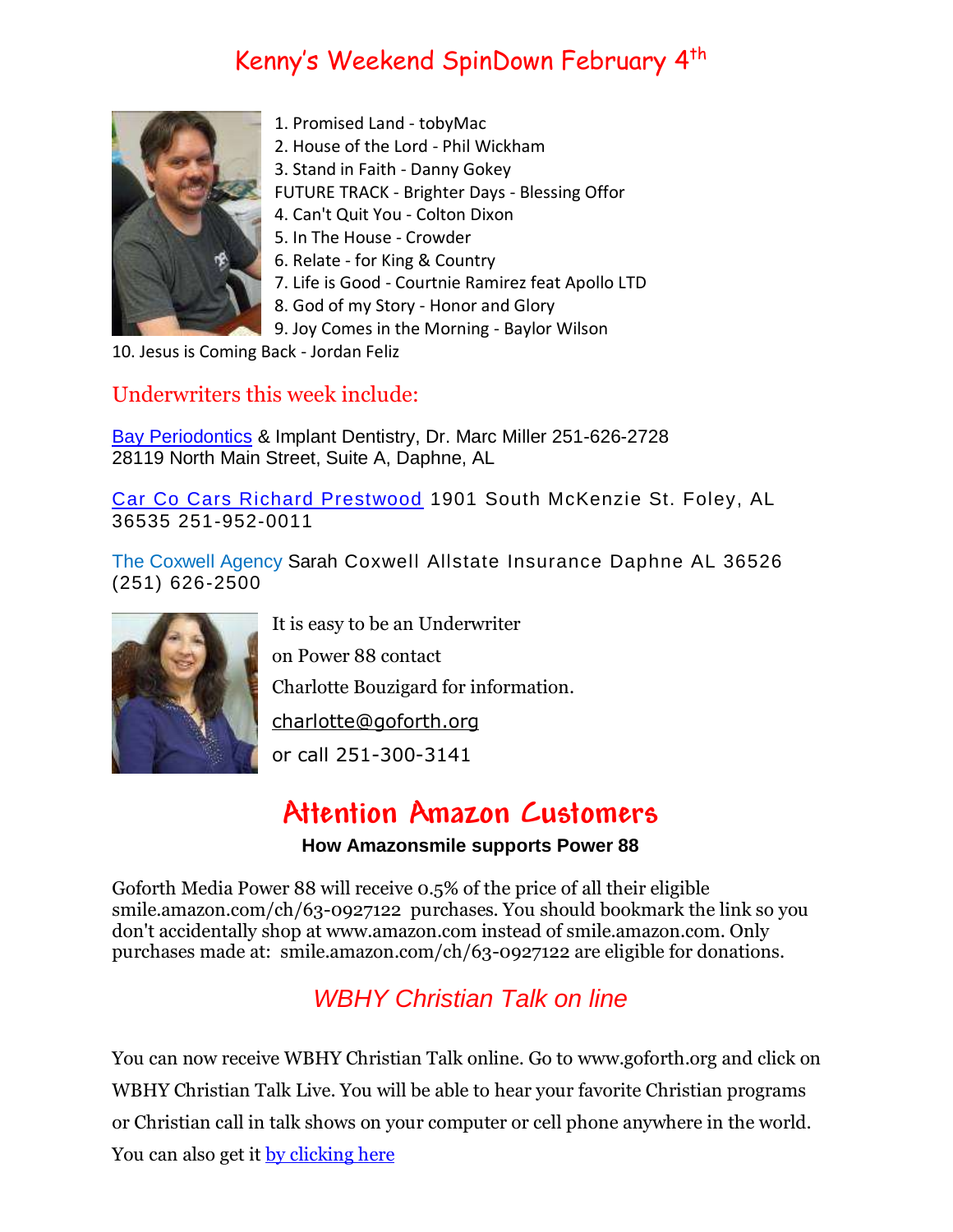#### **WBHY**

[Weekday program schedule](https://goforth.schoolinsites.com/dailyprogramschedule) [Saturday program schedule](https://goforth.schoolinsites.com/saturdayprogramschedule) [Sunday program schedule](https://goforth.schoolinsites.com/sundayprogramschedule)

#### Check out these Links

[Give where you get your Blessings](https://forms.ministryforms.net/viewForm.aspx?formId=018b4ff7-2c2f-4f0e-8ef2-689f9601b826) [Goforth Media home page](http://www.goforth.org/) [Join Our e-mail List](http://user.goforth.org/mail-form/mail_form.htm) [Power88 on facebook](http://www.facebook.com/Power88fm)

### *Power Verses this week*



Sat [Matthew 7:7-8](https://www.biblegateway.com/passage/?search=Matthew%207:7-8&version=niv) Sun [James 1:5](https://www.biblegateway.com/passage/?search=James%201:5&version=niv) Mon [Galatians 6:1](https://www.biblegateway.com/passage/?search=Galatians%206:1&version=niv) Tue [Philippians 4:8](https://www.biblegateway.com/passage/?search=Philippians%204:8&version=niv) Wed [James 4:10](https://www.biblegateway.com/passage/?search=James%204:10&version=niv) Thu [Ephesians 6:12-13](https://www.biblegateway.com/passage/?search=Ephesians%206:12-13&version=niv) Fri [John 4:24](https://www.biblegateway.com/passage/?search=John%204:24&version=niv)

#### **Christian Concerts are back in the [Gulf Coast](https://goforth.schoolinsites.com/Concerts) area**



## *Chonda Pierce Live in Concert*

**Sunday, February 27th**, 2022 Concert Begins at 7:00 First Fairhope Church in Fairhope Tickets and more information are available at [www.etix.com](http://www.etix.com/) First Fairhope Church is at 300 South Section Street, Fairhope, AL



# *MercyMe in Concert The Inhale Exhale Tour*

#### Featuring:

Rend Collective With Special Guest: Andrew Ripp March 4th, 2022 At the Mobile Civic Center Arena Concert Begins at 7:00 PM Tickets and more information are available at [www.MercyMe.org](http://www.mercyme.org/)